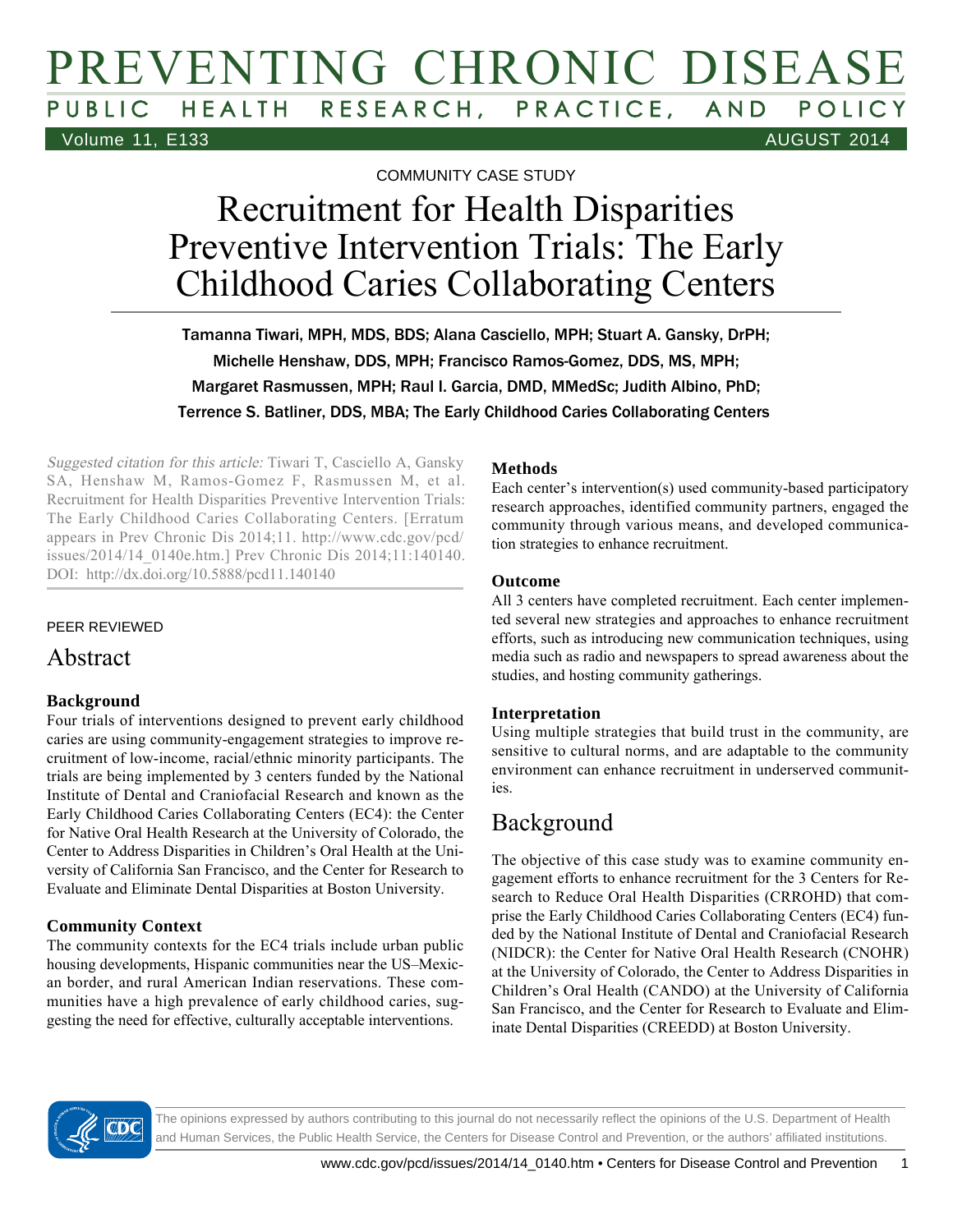These centers develop and test interventions for preventing early childhood caries among populations that have disparities in disease burden and use a community-based participatory research (CBPR) approach. A CBPR approach increases the value of research for the community and researchers; it creates a bridge between the two (1), establishes mutual trust, and develops culturally appropriate interventions (2).

NIDCR recognizes that successful interventions in racial/ethnic minority communities require CBPR approaches. Therefore, the funding opportunity announcement (http://grants.nih.gov/grants/ guide/rfa-files/RFA-DE-99-003.html and http://grants.nih.gov/ grants/guide/rfa-files/RFA-DE-08-008.html) for CRROHD explicitly required applicants to develop interventions with CBPR approaches and demonstrate participation by communities in the proposed interventions. Following these guidelines, each center submitted detailed plans outlining engagement of community advisory boards (CABs) that meaningfully involved community partners and communication strategies to enhance recruitment of and interaction with study participants.

# Community Context

The 3 community contexts of the EC4 studies vary considerably — urban public housing developments in Boston, Hispanic communities near the US–Mexican border, and rural American Indian reservations. Residents in Boston public housing developments are low-income families; 78% of households have annual incomes below \$20,000; 50% are Hispanic, 32% black, 10% white, and 8% Asian (3). In the US–Mexican border communities, 83% of the population is Hispanic and 30% lives in poverty. The participating American Indian populations live in remote, rural clusters on reservations; their poverty rate is 29%, and they have significant health inequalities (4).

Each community has a high prevalence of early childhood caries. Children who have early childhood caries may experience pain, difficulty chewing, problems sleeping, trouble concentrating, missed school days, fatigue, irritability, depressive symptoms, behavioral issues, reduced self-esteem, and even reluctance to smile or laugh (5,6). Early childhood caries can also cause early tooth loss, which may affect speech development, nutrition, and permanent tooth eruption patterns (7).

The prevalence of untreated caries among American Indian and Alaska Native children aged 2 to 5 years is 43.6% (8). Baseline data from CNOHR Study II found that 69.5% of Southwestern tribal children aged 3 to 5 years have untreated decay (9). Nationally in 1999–2004 among children aged 2 to 4 years, the prevalence of untreated caries was 35.5% among Mexican Americans and 20.5% among non-Hispanic whites. Among poor children aged 2 to 4 years, the prevalence was 43.8% among Mexican Americans and 34.7% among non-Hispanic whites (10). The 3 year incidence of caries was 32.5% among 3-year-olds in the control group of a study in the border community (11).

Mistrust of researchers, government, and academic institutions is a central barrier to recruitment of racial/ethnic minority populations (12), especially in the American Indian community (13). Fear of mistreatment and exploitation, language barriers, lack of adequate information about research, and time and financial constraints also pose difficulties in recruiting some minority groups (12,14,15). Investigators at the 3 centers asserted that these barriers could be overcome by community–academic partnership and communication with community partners to establish concordance between community and center goals.

The objective of the community–academic partnerships was to develop and test community-based and culturally sensitive preventive interventions to reduce early childhood caries among young children in low-income and racial/ethnic minority populations.

# Methods

The EC4 formed several collaborative working groups to develop and share information on methods to ensure that results of each center's studies would be comparable and generalizable. One working group, the EC4 Recruitment and Retention Working Group, holds periodic teleconferences to share information, discuss common problems, and explore innovative methods for participant recruitment and retention. Each center received approval from NIDCR staff and the center's institutional review board. CNOHR also received approval from tribal review boards.

CNOHR has 2 culturally tailored; randomized controlled trials of behavioral interventions in 2 reservation locations (Table 1). Promoting Behavior Change for Oral Health in American Indian Mothers and Children (CNOHR Study I) (ClinicalTrials.gov: NCT01116726) assesses the efficacy of a culturally tailored, motivational interviewing intervention to prevent caries in children through knowledge and behavior change in new mothers (16). The intervention is delivered by trained community members.

Preventing Caries in Preschoolers: Testing a Unique Service Delivery Model in American Indian Head Start Centers (CNOHR Study II) (ClinicalTrials.gov: NCT01116739) is a communitybased trial in 52 Head Start programs for a single southwestern tribe (17). The intervention is delivered by community oral health specialists who are lay tribal members who have received brief training from oral health and behavioral experts.

The opinions expressed by authors contributing to this journal do not necessarily reflect the opinions of the U.S. Department of Health and Human Services, the Public Health Service, the Centers for Disease Control and Prevention, or the authors' affiliated institutions.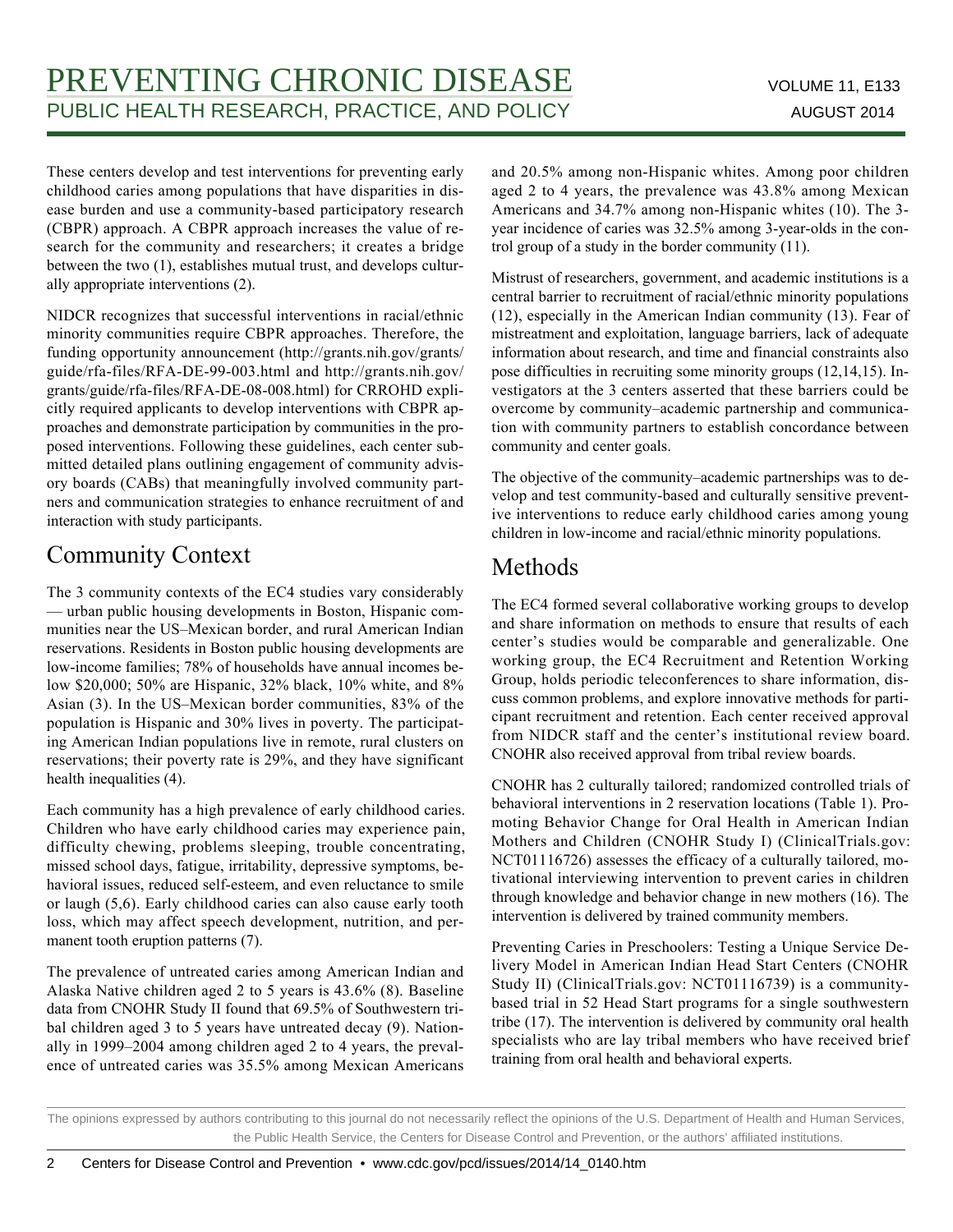The theme of CANDO is to understand, prevent, and reduce oral health disparities among young children, focusing primarily on preventing early childhood caries. The Glass Ionomer Sealant and Fluoride Varnish Trial (GIFVT) (ClinicalTrials.gov: NCT01129440) is a stratified, randomized trial to test fluoride varnish alone versus fluoride varnish plus fluoride containing glass ionomer sealants on posterior occlusal (chewing) primary tooth surfaces (Table 1). The intervention is delivered in community health centers near the US–Mexico border. One study aim is to assess parental acceptance of the interventions and factors related to lost-to-follow-up.

The organizing theme of CREEDD is engaging non-dental care providers in oral health promotion and extending venues for oral health promotion to nonclinical care settings. The Oral Health Advocates in Public Housing project (ClinicalTrials.gov: NCT01205971), which community representatives renamed Tooth Smart Healthy Start (TSHS), is a stratified cluster-randomized trial in 26 public housing developments in Boston (Table 1). All participants receive oral health assessments, feedback on oral health status, and fluoride varnish. In addition, participants at experiment sites complete motivational interviewing sessions with oral health advocates who are lay health workers trained in motivational interviewing and oral health education.

### Community engagement efforts to enhance recruitment

Academic–community partnership. Community partners are involved in developing and implementing the interventions as part of a CBPR approach. Each center has one or more active CABs, which involve stakeholders from various arenas including education, health care, childcare, public health, local churches, and the general community. The objectives of each CAB are to shape the intervention, advocate for the community's participation, and advise study investigators on recruitment strategies and other study procedures. Each center meets with its CABs at least twice a year to report on study progress and discuss methods for enhancing community participation.

Each CAB reviewed the cultural appropriateness of recruitment materials, including posters, flyers, brochures, and radio scripts. Both CNOHR and CREEDD relied on advice from their community/tribal members when designing the posters, flyers, and logos; CNOHR translated study titles into tribal language in response to a request by its CAB.

Each center and its CAB discussed participant compensation amounts (distributed only to enrolled participants) and determined those amounts according to community norms or tribal policies. Each CAB will assist in interpreting and disseminating results at

study conclusion. CNOHR was challenged by tribal values when its study design initially included an assessment-only control group. Tribal representatives viewed the study design as withholding treatment from some participants; the tribal communities required that all participants receive some benefit. In response, CNOHR created "enhanced community service groups" (instead of control groups) in which participating children received basic oral health information, toothpaste, and toothbrushes.

The GIFVT study grew out of the CAB's recommendation to test ways to prevent caries in toddlers who had participated in CANDO's previous study.

The TSHS team conducted focus groups with caregivers in several housing developments to gather information about knowledge, attitudes, and beliefs about children's oral health and to solicit input on a study design to improve children's oral health. Community input was also obtained through meetings with the property manager and tenant task force representatives of each housing development to ascertain recruitment strategies used in other research or community/social service programs. This proactive solicitation of community input ensured greater cultural and social relevance to the population served and likely improved recruitment.

Community engagement. Centers engaged the community through participation by study staff in community and social events, health fairs, and other cultural activities. Not all centers successfully recruited participants through these activities, but the activities were resource-efficient venues through which community connections were maintained.

Providing culturally appropriate food at community events and gatherings is highly valued in many communities as a gesture that elicits and builds trust. Because of federal funding policies, however, the ability to provide food at events was sometimes limited. Several principal investigators used discretionary or personal funds for food at recruitment events when advised by community members that not to do so would create a negative impression.

Communication. All studies strategically placed posters or flyers to increase awareness of study opportunities. The main communication tool, apart from in-person contact with participants, was the telephone. Disconnected or nonfunctioning telephone lines posed one of the most common and difficult challenges. Some studies found that one telephone line was shared among several people, or telephone access was borrowed from a family member or neighbor. Some potential participants did not have landline service and relied on prepaid cellular service requiring careful allocation of minutes. All 3 centers requested telephone numbers of family, friends, or neighbors and mailed or hand-delivered postcards as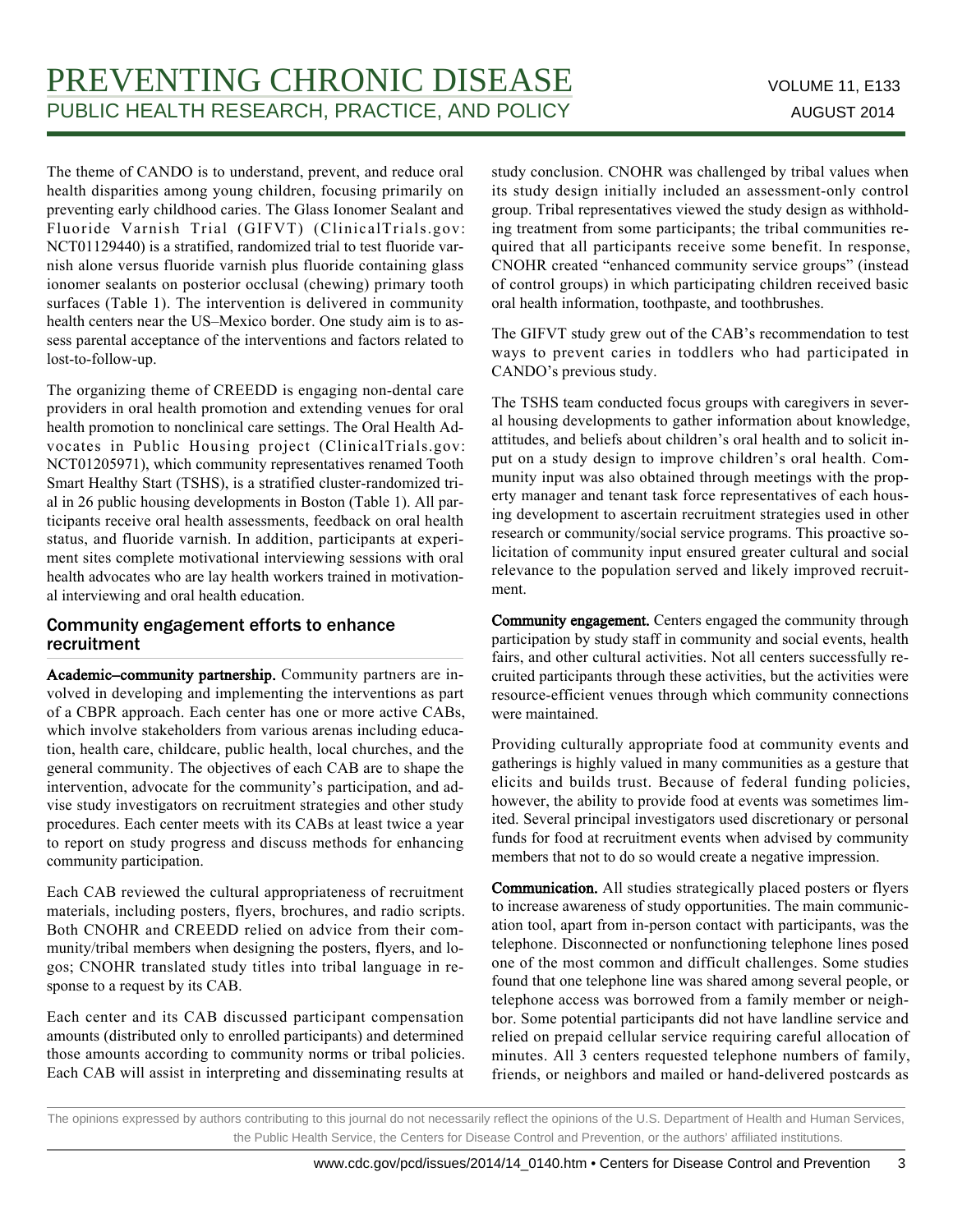other strategies to overcome temporarily nonworking telephone service. TSHS included its recruitment flyer in the rent statement and newsletters of the housing developments; however this strategy was not as effective as door-to-door recruitment.

CNOHR Study I asked study participants for their opinions on telephone use and costs. Some participants preferred text messaging to telephone calls and others preferred Facebook. Facebook accounts do not require a monthly payment and can be accessed through various means, including free public libraries that proved a stable and reliable communication mode for many participants. However, confidentiality considerations make it unsuitable in certain settings. Based on participant responses, CNOHR Study I provided texting and Facebook messages as alternative communication tools.

### Outcome

### Planned recruitment and present recruitment numbers

The CNOHR Study I enrollment goal was 600 American Indian caregiver–child dyads; enrollment began in September 2011 and was completed in February 2014 after estimated contact with 1,461 individuals. CNOHR Study II contacted 82 Head Start centers and recruited 52 centers, which were randomized into intervention and control groups (26 per group); 1,016 American Indian participants were then enrolled from the randomized Head Start centers during 2 years (2011 and 2012), with 562 enrolled at the beginning of the first school year and 454 at the beginning of the second.

GIFVT's enrollment goal was 596 caregiver–child dyads within 20 months. Recruitment began in June 2011 and ended in January 2013. The sample size of 597 randomizations was reached in 19 months after an estimated 1,321 contacts with 1,158 individuals.

TSHS enrolled 1,421 caregivers with children younger than 6 years from 26 public housing clusters. Recruitment began in January 2011 and ended in March 2014 after estimated contact with 2,876 individuals.

### Strategies to enhance engagement of the community

Each center implemented several new strategies to enhance recruitment efforts (Table 2).

Despite CNOHR Study I's slow start, participation improved by expanding the study to include tribal members living outside yet near the reservation, adding local staff, and recruiting at community activities such as Pow Wows, basketball tournaments, and health fairs. New communication methods were introduced, including texting, public service announcements on local radio, and a Facebook page. CNOHR Study I collected data on the effectiveness of these new communication strategies for participants enrolled after September 2012 ( $n = 297$ ) (Figure 1): 64% of participants heard about the study through field staff at health care centers and other locations; 2% through Facebook; 12% through other study participants; and 8% through posters, radio public service announcements, newspaper advertisements, and billboards.



Figure 1. How participants heard about the Center for Native Oral Health Research Study I (N = 297).

CNOHR Study II benefited from close collaboration between Head Start teachers and field staff. Field staff visited each classroom to introduce the study and made visits at the beginning and end of each enrollment year. Enrollment teams assigned to classrooms based on geographic location offered two 8-week enrollment opportunities each year. Head Start teachers and staff sent study information to all families and actively promoted recruitment through their daily contact with families. Support from Head Start teachers and from local and tribal administrators enhanced enrollment.

GIFVT staff recruited about three-quarters of its participants in pharmacies and adult and pediatric medical and dental waiting rooms at federally qualified health centers (Figure 2). GIFVT recruited a substantial number of participants through word of mouth and advertisements. Although GIFVT investigators originally estimated that about one-third of participants could be recruited from a previous study, many of those participants no longer met the age criterion after delays caused by additional regulatory requirements; consequently, only 3% of enrollees were recruited from the previous study.

The opinions expressed by authors contributing to this journal do not necessarily reflect the opinions of the U.S. Department of Health and Human Services, the Public Health Service, the Centers for Disease Control and Prevention, or the authors' affiliated institutions.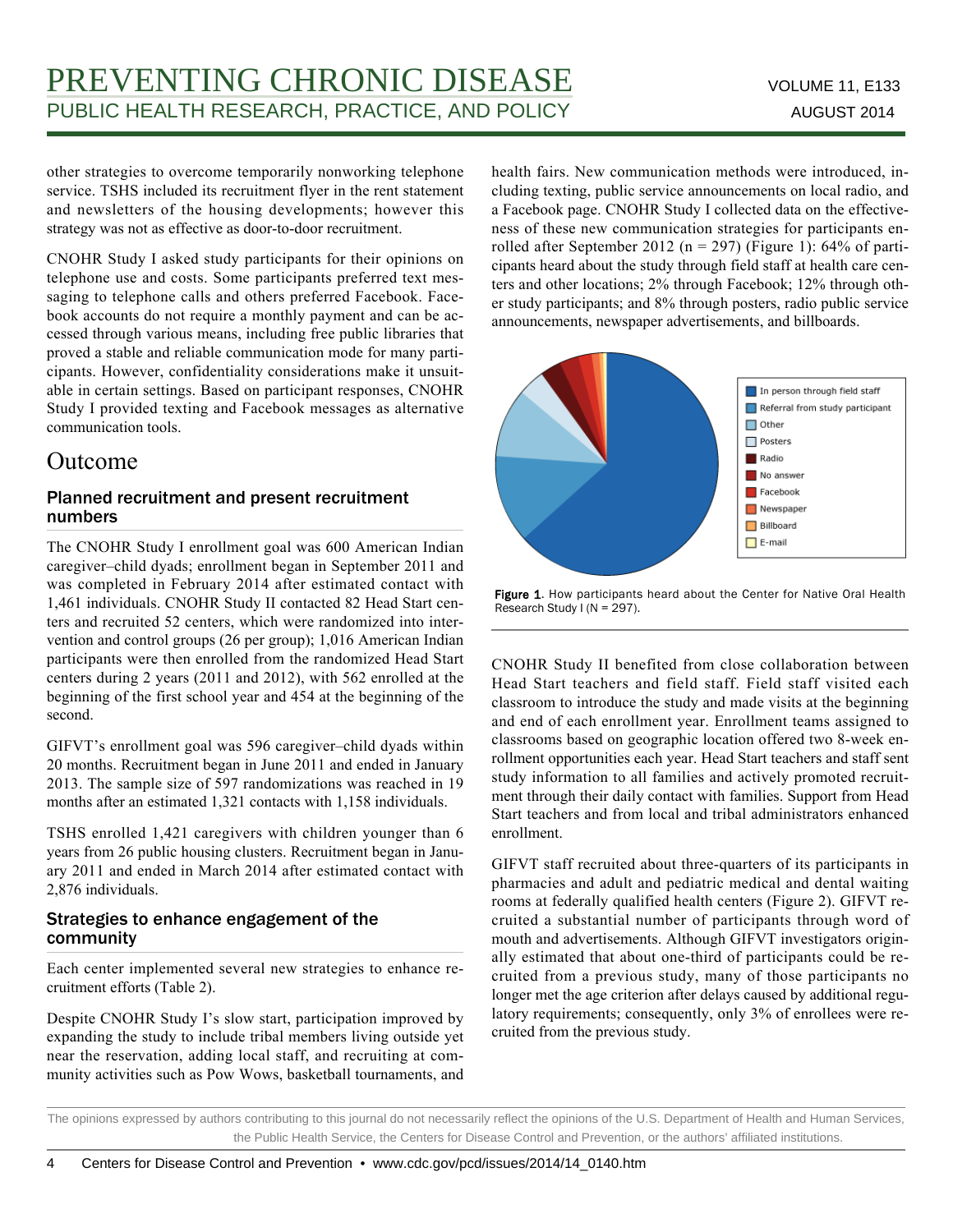

Figure 2. How participants heard about the Glass lonomer Sealant and Fluoride Varnish Trial study (N = 604 responses). Abbreviations: FQHCs, federally qualified health centers; WIC, Special Supplemental Nutrition Program for Women, Infants, and Children.

Because so few of the previous study participants were eligible for the GIFVT study, the CAB suggested recruiting their younger siblings, cousins, and neighbors. About 5% of participants named more than one way they heard about the study. Bilingual, culturally sensitive staff played a key role in establishing relationships with participants, a process that was critical to gaining trust and securing enrollment. Knowledge and experience from the previous study and continued commitment to the community informed the team's recruitment strategies. Staff demonstrated cultural values such as personalismo, which fosters warm, friendly, and informal interpersonal relationships, and *familismo* which promotes close, cooperative, and cohesive relationships with extended family and close friends (18). GIFVT staff members, especially the community outreach workers, welcome potential and enrolled participants warmly with personal greetings; explain that the study aims to find ways to improve the health of their children and future children in their families; and at subsequent visits ask participants about family and life events in a way that is considered caring, not prying.

The bilingual TSHS study team capitalized on existing strong social networks in public housing to reach residents. Creating multiple community outreach worker positions bolstered monthly enrollment; these outreach workers focused solely on recruitment instead of splitting efforts between recruitment and data collection. Resource-intensive, door-to-door recruitment was the primary and most successful recruitment strategy used (Figure 3). The research staff attended 134 community events, including 30 resident appreciation celebration barbeques, 26 family fun events, 22 holiday parties, 19 health fairs/parent education sessions, 16 food pantry distribution events, 11 childcare/playgroups, 9 bingo/movie

nights, and 1 recruitment dinner. Of the 420 families who provided contact information at these events, 114 were eligible and enrolled in the study (8% of total enrollment).



Figure 3. How participants heard about the Tooth Smart Healthy Start study (N = 1,421). No participants were recruited through Bingo or movie nights, so this category is not included in the figure. Abbreviation: WIC, Special Supplemental Nutrition Program for Women, Infants, and Children.

#### Common challenges for the centers

Recruiting and retaining study staff, who were hired mostly from the study communities, was a challenge for each study. Because of frequent staff turnover, more time and effort is required to train new staff, which can negatively affect budgets. The TSHS team has used both undergraduate and graduate student interns and volunteers as well as temporary community outreach workers to ensure study progress during periods of staff turnover. The position for the GIFVT community outreach coordinator became vacant during recruitment; during the several months it took to fill the position the remaining study team members helped to fulfill those duties. To retain study team members, all principal investigators encouraged and worked to motivate them, recognized their accomplishments, listened to their concerns and suggestions, and acknowledged their hard work.

Participants sometimes miss initial study enrollment appointments. Participants miss appointments for many reasons, including work schedules, children's schedules, childcare arrangements, transportation delays, weather conditions, and long commutes to the field office. All studies offered flexible appointment scheduling and provided appointment reminders to improve recruitment. CNOHR Study I and TSHS offered home visits, a successful recruitment strategy. Although convenient for the participants because it reduced their travel time, home visits were challenging for the research staff because it increased travel time and costs. GIFVT offered participants assistance with transportation.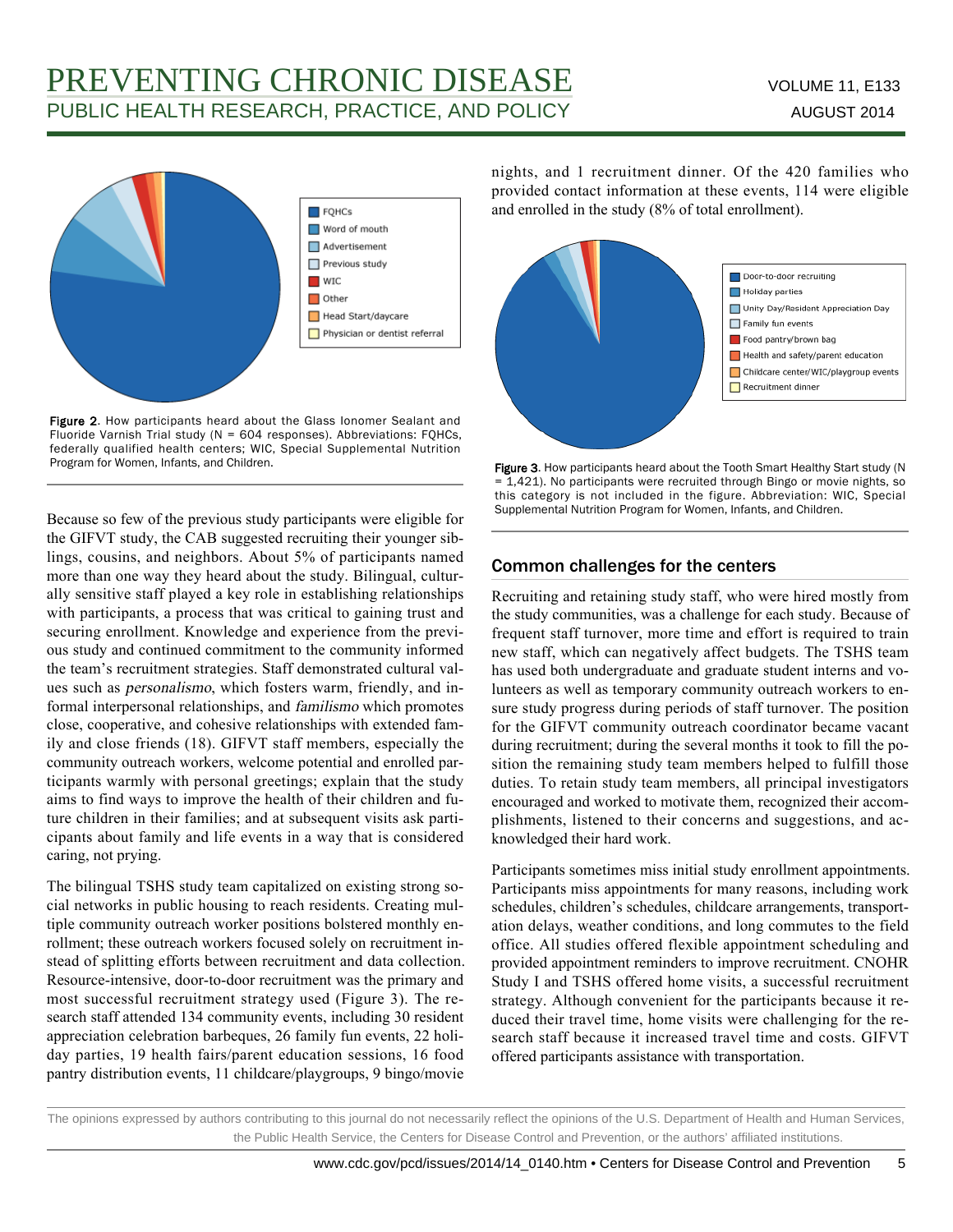Weather conditions (eg, blizzards, ice storms, heat waves, brush fires); remote residential locations, travel time; road conditions, renovations, and construction at study sites; and personal safety caused cancelation of recruitment events and posed additional barriers to recruitment. The physical environment posed problems for all of the centers, but each location had its unique challenges, and these were perhaps the hardest to solve. GIFVT was able to wait out its extreme weather conditions. To overcome their challenges, CNOHR Study I and TSHS expanded their field staff, hiring from the local community and dividing study teams by recruitment site. Whereas CNOHR Study I assigned teams by recruitment site; TSHS staff members were assigned to study sites according to their availability on the given day and their familiarity with the site.

## Interpretation

Racial and ethnic minority populations are underrepresented in clinical research. Barriers to their participation may include researchers' lack of cultural knowledge, few evidence-based strategies for community engagement, mistrust of researchers among community members, and logistical concerns (15). While implementing the EC4 studies, investigators encountered several such barriers; however, because of EC4 collaborative efforts and a CBPR approach, each center developed community-engagement strategies that relied on local people's insights into their cultures and lifestyles. The understanding gained from the academic–community partnership guided research, increased interaction between researchers and community members, and enhanced opportunities for recruitment. Involving community stakeholders in as many venues as possible contributed to building trust in the community. Other strategies adopted were sensitivity to community or tribal norms, flexibility in appointment scheduling, adapting engagement approaches according to community or tribal feedback, and responding to logistical concerns, such as providing transportation to participants and food at social events.

Methods for community engagement vary according to the values, needs, and previous research experience of the community. The most effective community-based research recruitment strategies are open to establishing true community partnerships and learning how best to serve the community.

# Acknowledgments

This research was supported by the NIDCR of the National Institutes of Health under award nos. U54DE019259, U54DE019285, and U54DE019275. The content is solely the responsibility of the authors and does not necessarily represent the official views of the National Institutes of Health. We thank staff of each study, including Mario Orozco, Tracy Zacher, Nikola Toledo, and Carmen George. We also thank the community partners of each study including Matthew Baronas, Rachel Goodman, Gregory Davis, John Lindamood, Steven Swanger, and Edwina Kee. Finally, we thank the CABs and the study participants, without whom this work would not be possible. A complete list of EC4 Recruitment and Retention Working Group members is available at www.oralhealthdisparities.org.

# Author Information

Corresponding Author: Tamanna Tiwari, MPH, MDS, BDS, Centers for American Indian and Alaska Native Health, Colorado School of Public Health, University of Colorado Anschutz Medical Campus. 13055 E 17th Ave, Aurora, CO 80045. Telephone: 303-724-0099. E-mailtamanna.tiwari@ucdenver.edu.

Author Affiliations: Alana Casciello, Michelle Henshaw, Raul Garcia, Boston University Henry M. Goldman School of Dental Medicine, Boston, Massachusetts; Stuart A. Gansky, Margaret Rasmussen, University of California San Francisco, School of Dentistry, San Francisco, California; Francisco Ramos-Gomez, University of California Los Angeles, School of Dentistry, Los Angeles, California; Judith Albino, Terrence S. Batliner, Centers for American Indian and Alaska Native Health, Colorado School of Public Health, University of Colorado Anschutz Medical Campus, Aurora, Colorado; The Early Childhood Caries Collaborating Centers.

# References

- 1. Viswanathan M, Ammerman A, Eng E, Gartlehner G, Lohr KN, Griffith D, et al.Community-based participatory research: assessing the evidence. Summary, evidence report/technology assessment no. 99. AHRQ Publication 04-E0221. Rockville (MD): Agency for Healthcare Research and Quality; 2004. http://www.ahrq.gov/clinic/epcsums/cbprsum.htm. Accessed May 1, 2014.
- 2. Davis SM, Reid R. Practicing participatory research in American Indian communities. Am J Clin Nutr 1999; 69(4,Suppl):755S–9S.
- 3. Roberts A. BHA demographic profiles (August 2013). Boston (MA): Boston Housing Authority; 2013.
- DeNavas-Walt C, Proctor BD, Smith JC. Income, poverty, and 4. health insurance coverage in the United States: 2012. http:// www.census.gov/prod/2013pubs/p60-245.pdf. Accessed April 29, 2014.

The opinions expressed by authors contributing to this journal do not necessarily reflect the opinions of the U.S. Department of Health and Human Services, the Public Health Service, the Centers for Disease Control and Prevention, or the authors' affiliated institutions.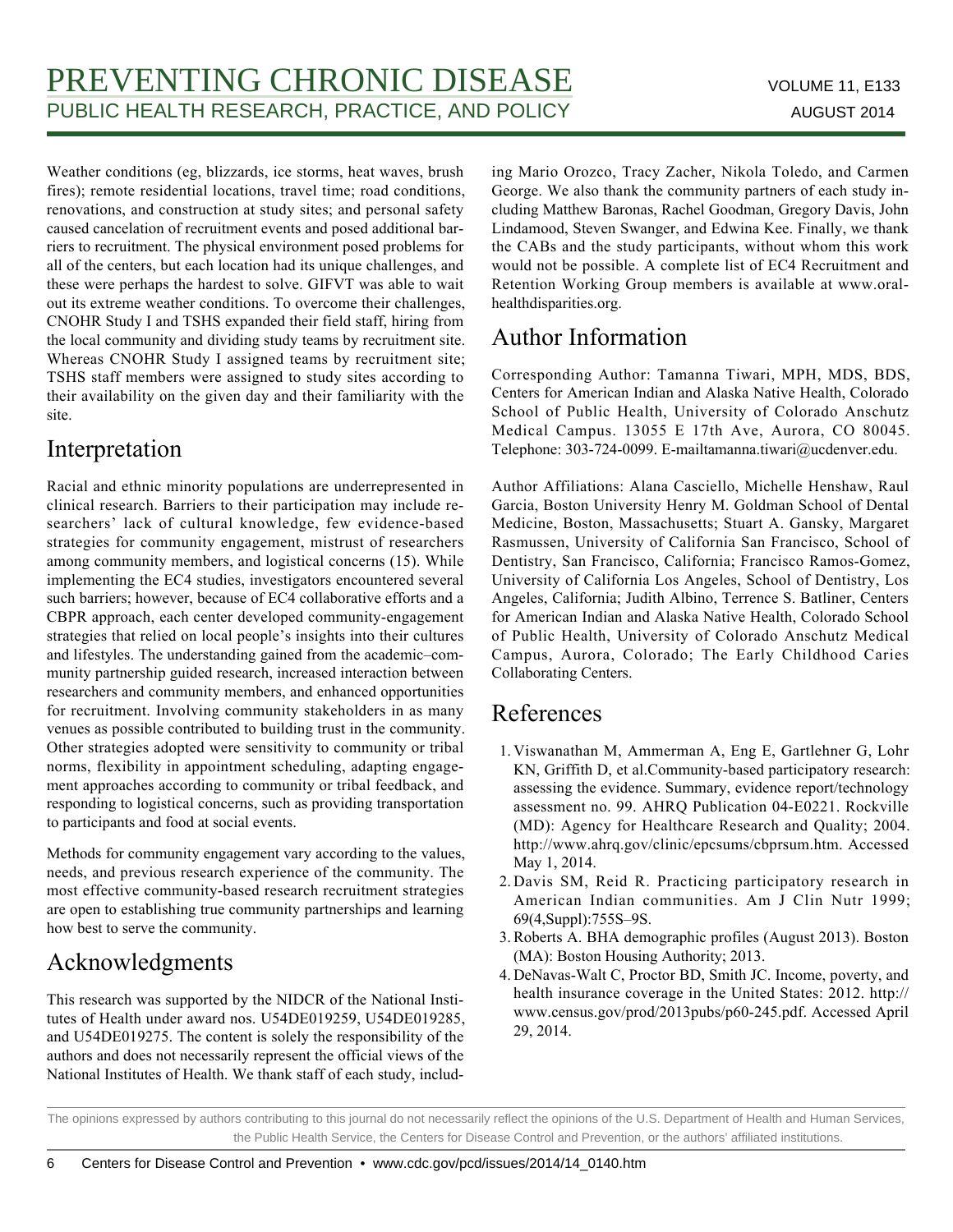- 5. Gussy MG, Waters EG, Walsh O, Kilpatrick NM. Early childhood caries: current evidence for aetiology and prevention. J Paediatr Child Health 2006;42(12):37–43.
- 6. Thomas CW, Primosch R. Changes in incremental weight and well-being of children with rampant caries following complete dental rehabilitation. Pediatr Dent 2002;24(2):109–13.
- 7. Çolak H, Dülgergil ÇT, Dalli M, Hamidi MM. Early childhood caries update: a review of causes, diagnoses, and treatments. J Nat Sci Biol Med 2013;4(1):29–38.
- 8. Phipps KR, Ricks TL, Manz MC, Blahut P. Prevalence and severity of dental caries among American Indian and Alaska Native preschool children. J Public Health Dent 2012; 72(3):208–15.
- 9. Batliner T, Wilson A, Tiwari T, Glueck D, Henderson WG, Thomas JF, et al. Oral health status in Navajo Nation Head Start Children. J Public Health Dent. Forthcoming.
- 10. Dye BA, Thornton-Evans G. Trends in oral health by poverty status as measured by Healthy People 2010 objectives. Public Health Rep 2010;125(6):817–30.
- 11. Ramos-Gomez FJ, Gansky SA, Featherstone JD, Jue B, Gonzalez-Beristain R, Santo W, et al. Mother and youth access (MAYA) maternal chlorhexidine, counseling and pediatric fluoride varnish randomized clinical trial to prevent early childhood caries. Int J Paediatr Dent 2012;22(3):169–79.
- 12. Yancey AK, Ortega AN, Kumanyika SK. Effective recruitment and retention of minority research participants. Annu Rev Public Health 2006;27:1–28.
- 13. Pacheco CM, Daley SM, Brown T, Filippi M, Greiner KA, Daley CM. Moving forward: breaking the cycle of mistrust between American Indians and researchers. Am J Public Health 2013;103(12):2152–9.
- 14. Wendler D, Kington R, Madans J, Van Wye G, Christ-Schmidt H, Pratt LA, et al. Are racial and ethnic minorities less willing to participate in health research? PLoS Med 2006;3(2):e19.
- 15. George S, Duran N, Norris K. A systematic review of barriers and facilitators to minority research participation among African Americans, Latinos, Asian Americans, and Pacific Islanders. Am J Public Health 2014;104(2):e16–31.
- 16. Batliner T, Fehringer KA, Tiwari T, Henderson WG, Wilson A, Brega A, et al. Motivational interviewing with American Indian mothers to prevent early childhood caries: study design and methodology of a randomized control trial. Trials 2014; 15(1):125.
- 17. Quissell DO, Bryant LL, Braun PA, Cudeii D, Johs N, Smith V, et al. Preventing caries in preschoolers: an innovative community-based clinical trial in Navajo Nation Head Start programs. Contemp Clin Trials 2014;37(2):242–51.

18. Santiago-Rivera AL, Arredondo P, Gallardo-Cooper M. Counseling Latinos and la familia: a practical guide. Thousand Oaks (CA): Sage Publications; 2002.

The opinions expressed by authors contributing to this journal do not necessarily reflect the opinions of the U.S. Department of Health and Human Services, the Public Health Service, the Centers for Disease Control and Prevention, or the authors' affiliated institutions.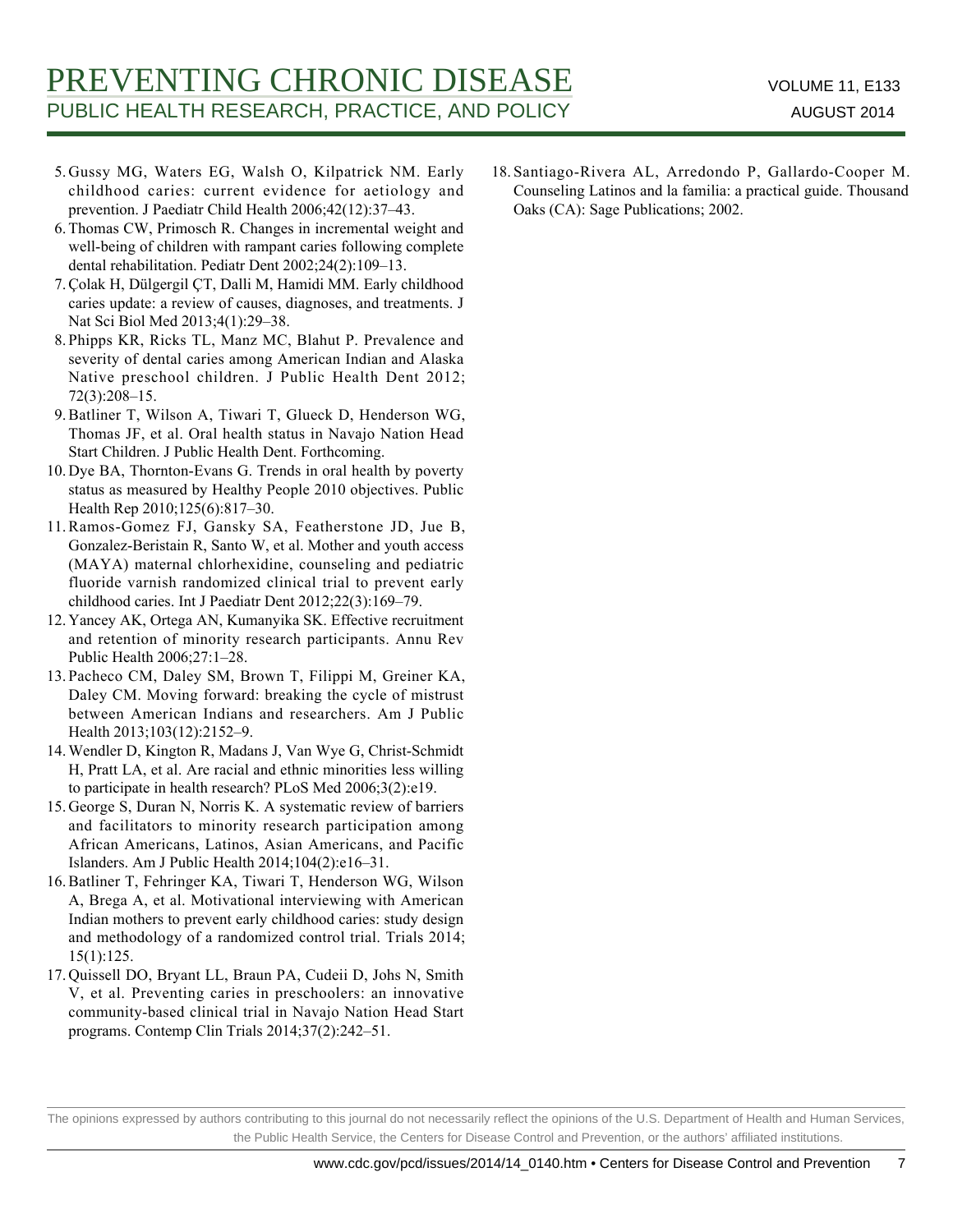### Tables

#### Table 1. Early Childhood Caries Collaborating Centers, Research Foci, Target Populations, Recruitment Sites and Age of Participants Recruited

| <b>University Affiliation</b>             | Center                                                                          | <b>Study</b>                                                | Age of<br>Children at<br><b>Recruitment</b> | <b>Recruitment Sites</b>                                                           |
|-------------------------------------------|---------------------------------------------------------------------------------|-------------------------------------------------------------|---------------------------------------------|------------------------------------------------------------------------------------|
| University of Colorado                    | Center for<br>Native Oral<br>Health<br>Research                                 | Study I                                                     | $0-3$ mo                                    | Indian Health Service hospitals, WIC clinics,<br>and Native Women's Health clinics |
|                                           |                                                                                 | Study II                                                    | $3-5y$                                      | <b>Head Start centers</b>                                                          |
| University of California San<br>Francisco | Center to<br>Address<br>Disparities in<br>Children's Oral<br>Health             | Glass Ionomer<br>Sealant and<br>l Fluoride Varnish<br>Trial | $2.5 - 3y$                                  | WIC clinics, Head Start programs, health<br>clinics, and daycare centers           |
| <b>Boston University</b>                  | Center for<br>Research to<br>Evaluate and<br>Eliminate<br>Dental<br>Disparities | Tooth Smart<br><b>Healthy Start</b>                         | $0-5y$                                      | Public housing developments                                                        |

Abbreviation: WIC, Special Supplemental Nutrition Program for Women, Infants, and Children.